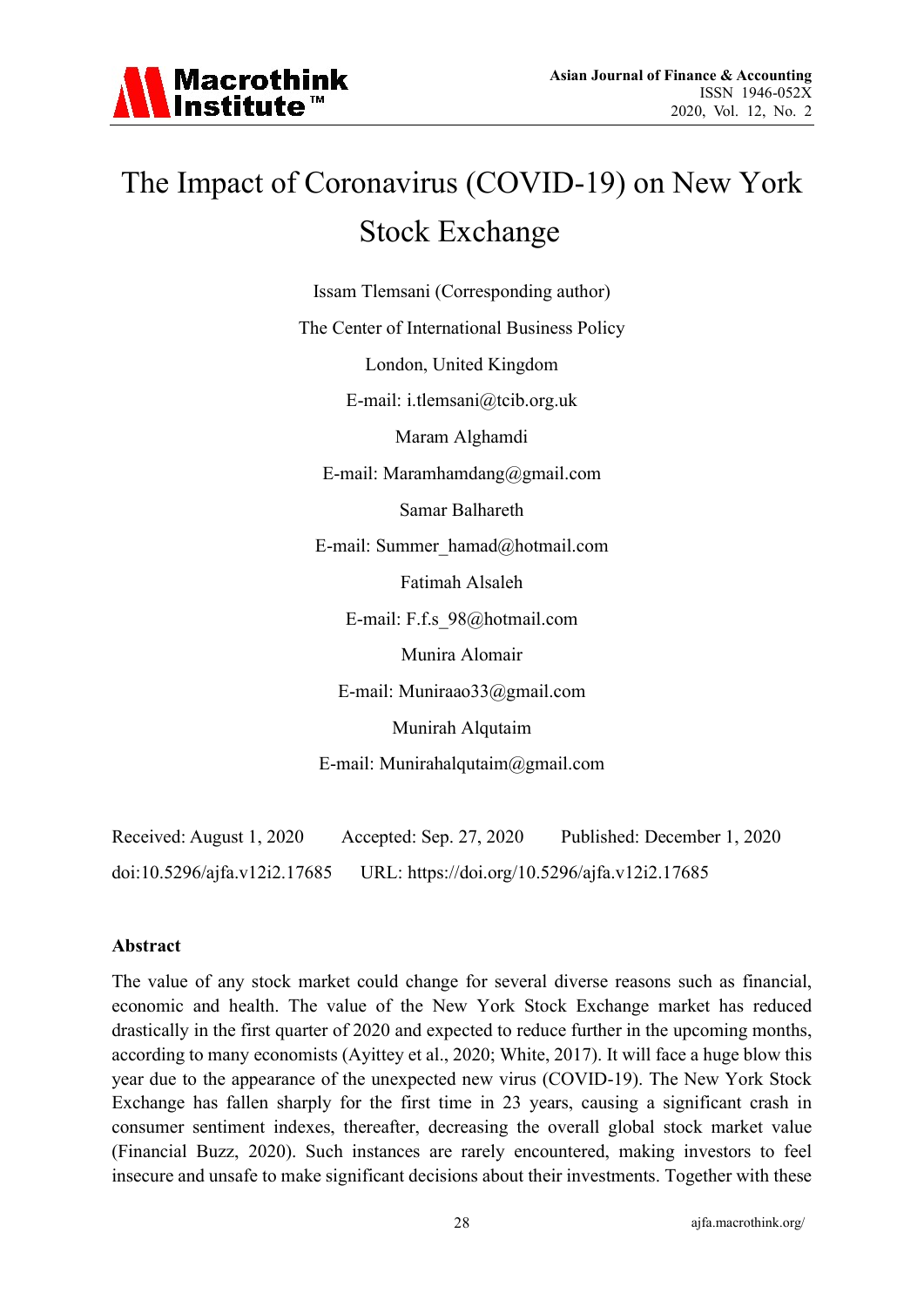

uncertainties and fears, many industries were badly affected and many other industries benefited from this global health crisis (Ayittey et al., 2020). Through this research paper, an exploration of the effects of COVID-19 on New York Stock Exchange market are done with support from expert opinions.

Keywords: Coronavirus, epidemic, New York Stock Exchange, consumer sentiments.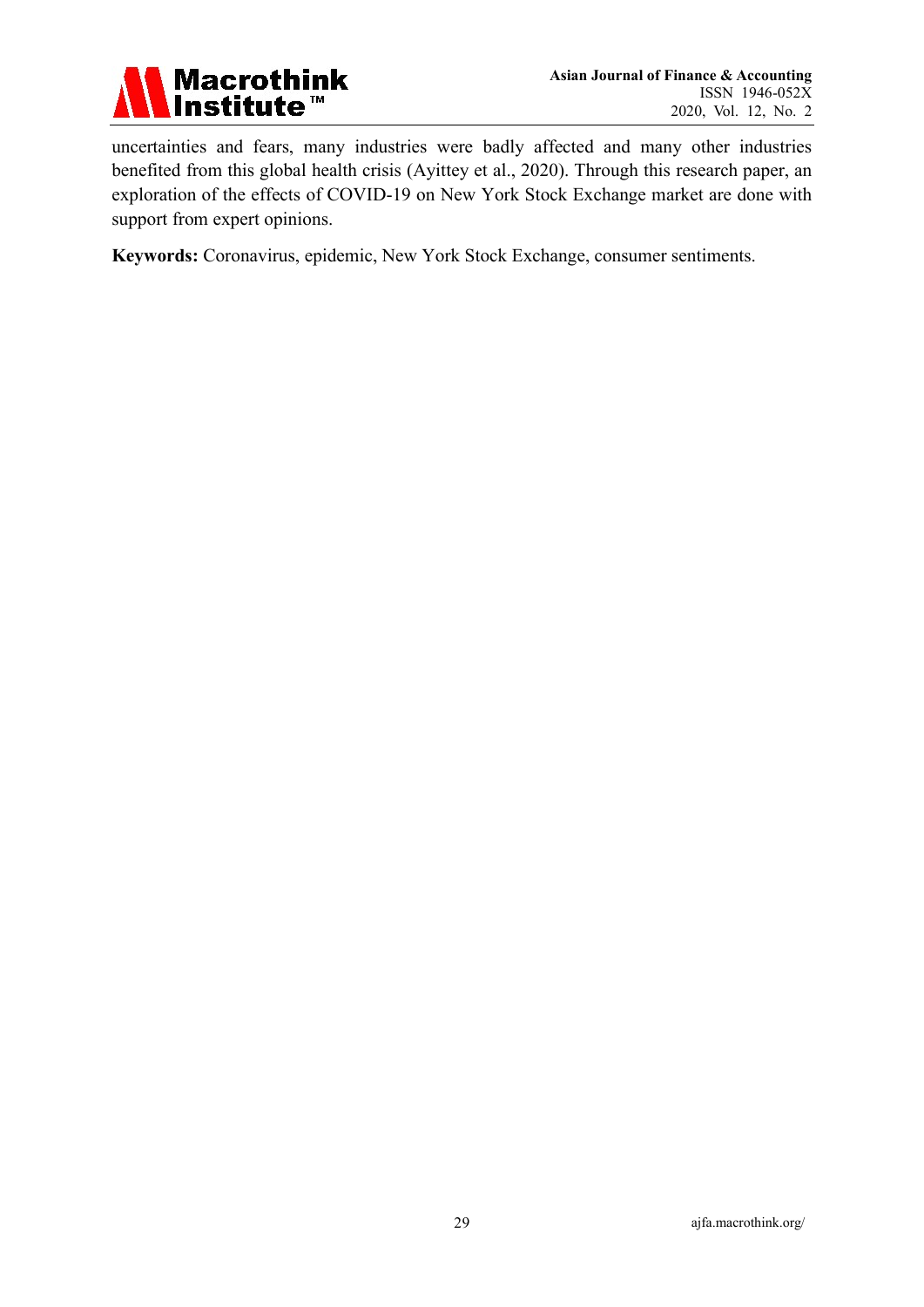

# 1. Introduction

The stock market around the world differs. There are several factors that can either positively or negatively impact the value of stock markets, such factors are financial, economic or health (Tlemsani and Matthews, 2010). In rare cases, health factors have an impact on the stock markets; however, COVID-19 (coronavirus) has proved different on the New York Exchange Market (NYSE). Coronavirus appeared in China in the last quarter of 2019 and has negatively impacted the health of millions of Chinese, leading to an increased number of hospitalized patients and deaths as well (Larry, 2020). However, the virus did not only create a pandemic, but being contagious, it spreads so fast, causing a world epidemic where numerous cases of hospitalizations and deaths have been reported in many countries and cities around the globe, including New York City (Times, 2020).

While coexisting in China, coronavirus has negatively impacted China's economy and its stock exchange market. However, coronavirus has not only affected China but also the stock exchange market and the economy of other countries and cities as well. This paper is an attempt to describe some aspects that impacted the NYSE by the unexpected pandemic. It presents the uncertainties and behaviors of the market's participants and their impact on the overall market operation and value.

The main aim of this research paper is to investigate the impact of coronavirus on the NYSE by using the consumer sentiment index as a reference. It presents facts by data collection and analysis through primary and secondary online resources. The objective of the paper is to explain the importance of how the stock exchange market can be detrimentally impacted by health factor. Hence, it provides the reader with new perspective on the falling of a stock exchange market.

The scope of this research paper is confined to the impact on the stock exchange market in New York City. However, since the research is conducted in the Kingdom of Saudi Arabia, there is limitation of gathering primary facts and data collection. The research methodology is highly restricted to the data collection and analysis from trusted secondary resources through the internet. Both primary and secondary data analysis are included in this research paper. Primary data are managed to be included in this paper since a large number of NYSE's investors live in the Kingdom of Saudi Arabia.

# 2. Research Literature Review

The virus began in China at the end of 2019 and has continued to increase dramatically, causing several damages in many forms, including health and economic damages, which in turn has affected consumer sentiments and financial markets. According to analysts and capital economists, this virus will cost the world more than \$15 trillion if appropriate measures are not taken as soon as possible. Ayittey et al. (2020) discussed such opinions and demonstrated how the impact would be massive on financial markets; however, this research paper mainly focuses on the impact of this virus on consumer sentiment and therefore on NYSE.

In response to the disclosure of capital economist's opinion, this global event has become an essential economic crisis that has affected the interruption of trade and supply chains, leading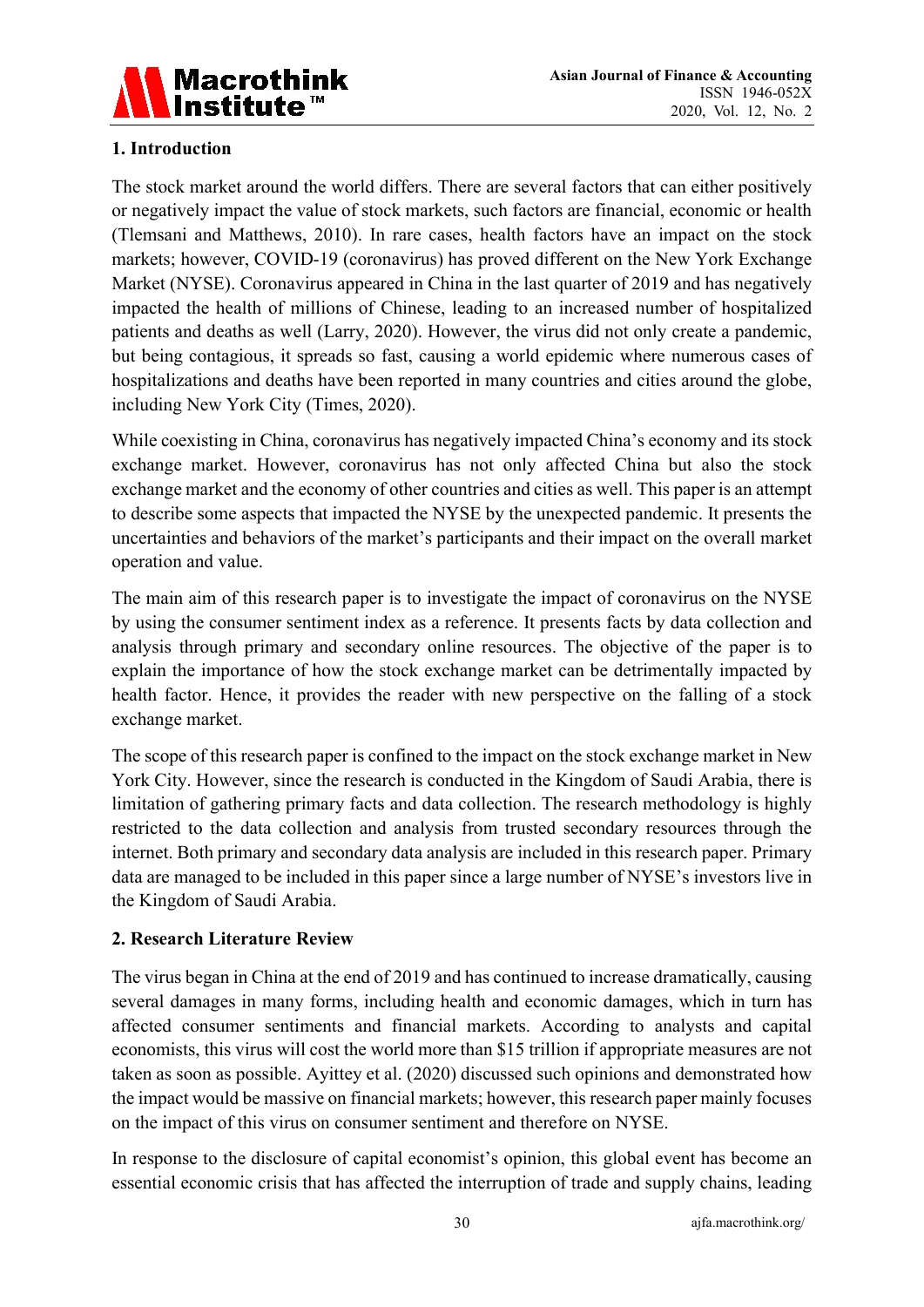

to a sharp drop in asset prices. So far, 2020 first quarter just passed, making traders to confront the financial crisis with little information and a high level of uncertainty. With the emergence of this financial crisis, there are industries that have been negatively affected due to the lockdown, suspension of trade and low prices of financial assets, for example, the aviation and tourism industries. On the contrary, there are industries that have not been affected and somehow increased their growth, for example, the pharmaceutical industries.

What investors are now facing is like what happened in 2008, when the economic recession affected their investment decisions and their awareness of risks level, thus, making investors in need of financial planners' interventions to elevate the situation and makeup for it (Kim and Hanna, 2016). Such instances in 2020 impacted the assets prices in NYSE, the way the market operates and therefore the overall market value. Follow-up to the outbreak, there are many journal articles, newspapers, scientific research and financial analysis issued by many individuals and institutions from various countries. Stock platforms including NYSE have become the dominant source of knowledge on the financial impact of the virus on industries in all fields by seeing the company's share price percentages. This approach leads to better knowledge in the financial field and economic growth, as it gives accurate details of the drop and rise of prices, which increases the accuracy of the corporate value assessment. Recent works are escalating and taking a further stage with the escalation of the crisis and argues about taking new approaches for a better and broader understanding of the global crisis between the virus, financial markets and the global economy.

## 3. Research Methodology

The paper's focal point is the impact made by coronavirus on consumer sentiment and therefore on the NYSE in a dependency. To obtain a better view on these effects, qualitative and quantitative research techniques through primary and secondary approaches were used. The primary data were collected by distributing questionnaire to get a better insight from consumer's perspective in terms of what is happening now with regards to the global epidemic and how they feel about it. Thereafter, these perceptions were supported with the qualitative data using reliable sources of newspapers, websites and journal articles.

At first, the questionnaire was distributed to individuals within the research's geographical area, within the Kingdom of Saudi Arabia, from February to June 2020, and ended up with 362 responses in total. The questionnaire had four main questions: how individuals' investment behaviors are impacted by the disease, what they think about it, their beliefs towards the situation and whether they have the willingness to buy stocks from NYSE at this time of uncertainty. These questions are to be used to analyze the topic at hand and thereafter support it by other expert opinions.

The second method which best suit the paper was through secondary data analysis. The secondary data were collected from various online sources including Google Scholars and electronic newspapers like The New York Times and Financial Times. All the data that were obtained and reviewed were between 2017 and beginning of 2020, which makes the paper to have an insight from previous instances and narrow it down to the data of today.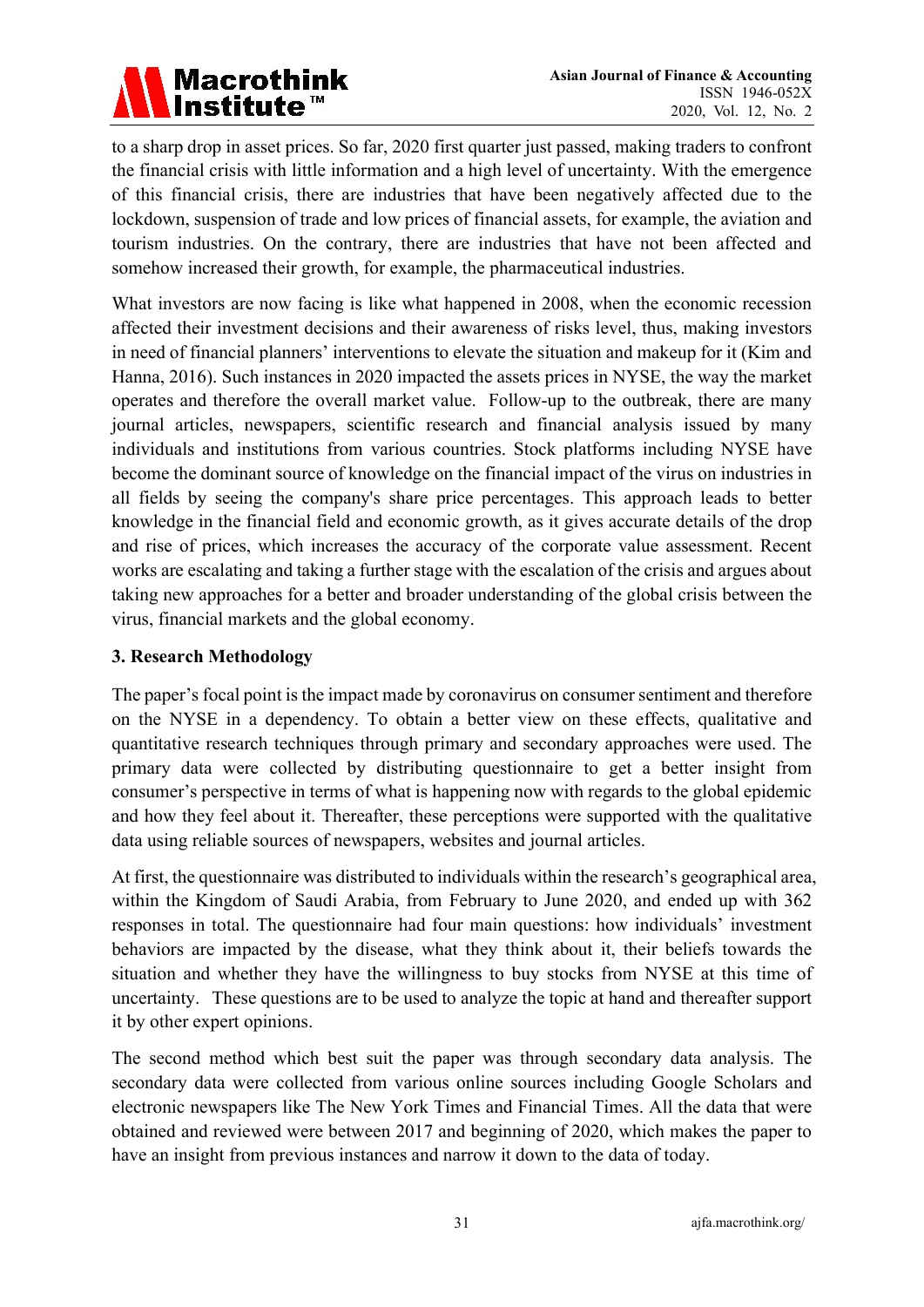

# 3.1 Data Collection

This research paper is based on a global economic crisis, making the authors build their argument on published opinions from financial analysts, newspapers, scientific papers, expert opinions and many reliable sources from all over the world. In addition to that, the paper showed the need for a mixed model approach and primary data intervention through distribution of questionnaires as was discussed earlier. The data of the questionnaire were collected using Google Docs account and ultimately showed the responses in pie charts with corresponding percentages. Furthermore, the data of the secondary sources were collected online, making the study to get access to information in an effective time frame.

## 4. Data Analysis

According to The New York Times website publication on the impacts of coronavirus on the USA on March 12, 2020, the New York exchange recorded a huge drop in its closing prices by 9.5%, which has never happened since 1987 (Phillips, 2020). However, President Trump's speech the following day contained information assuring people about the availability of coronavirus tests across the country. As a result, the stock prices increased sharply during and after his speech.

According to the World Economic Forum publication on March 23, 2020, the market recorded a four-time breakage during March, which could be seen as a huge effect since it has not occurred again after the market crash in 1987. The breakage indicates that prices dropped by 7% from the closing prices. The graphs in Figures 1 and 2 illustrate the four breakages during March (Funakoshi and Hartman, 2020). The market had circuit breakdown, with hopes to stabilize the continual decrease in prices; its purpose is to provide investors time-off to calm down before making further decisions which in this case are negatively affecting the market. However, the market is still at level 1 of the circuit breakdown, which lasts for 15 min as it continues to only drop by 7%.



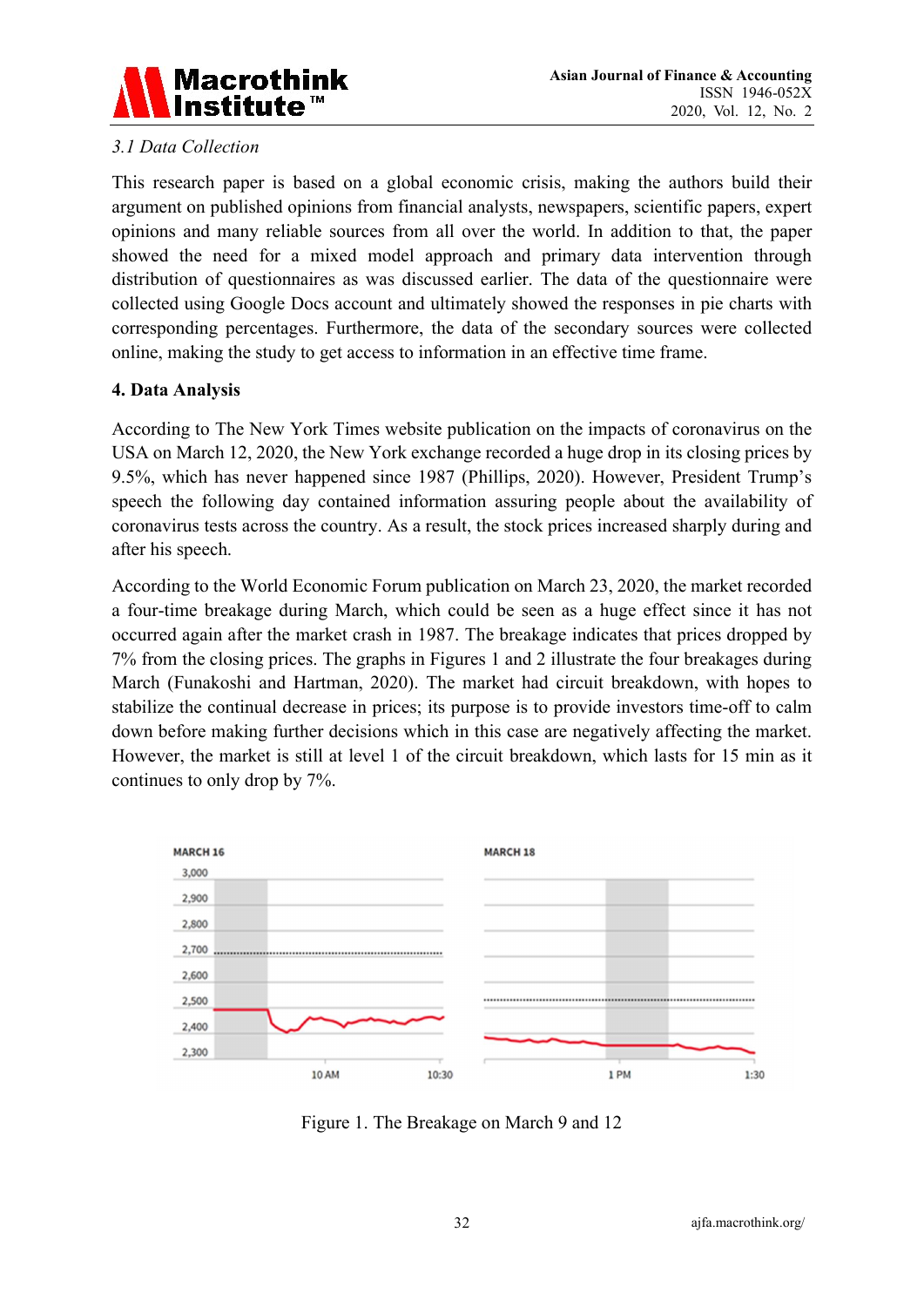



Figure 2. The Breakage on March 16 and 18

According to the Fortune website on March 22, 2020, the NYSE announced closing its physical floors on March 23, 2020. This was the first since the opening of the NYSE in 1871. This could lead to a huge impact on the performance of the market as it serves an important role in finding breakers and dealers, as well as trading securities. "The trading floor is an important part of not only our business but the overall financial marketplace," said John Tuttle, NYSE vice chairman and chief commercial officer (Sherman, 2020). According to the NYSE's website, there is a great decrease in stock prices since the beginning of the coronavirus crisis (Figure 3).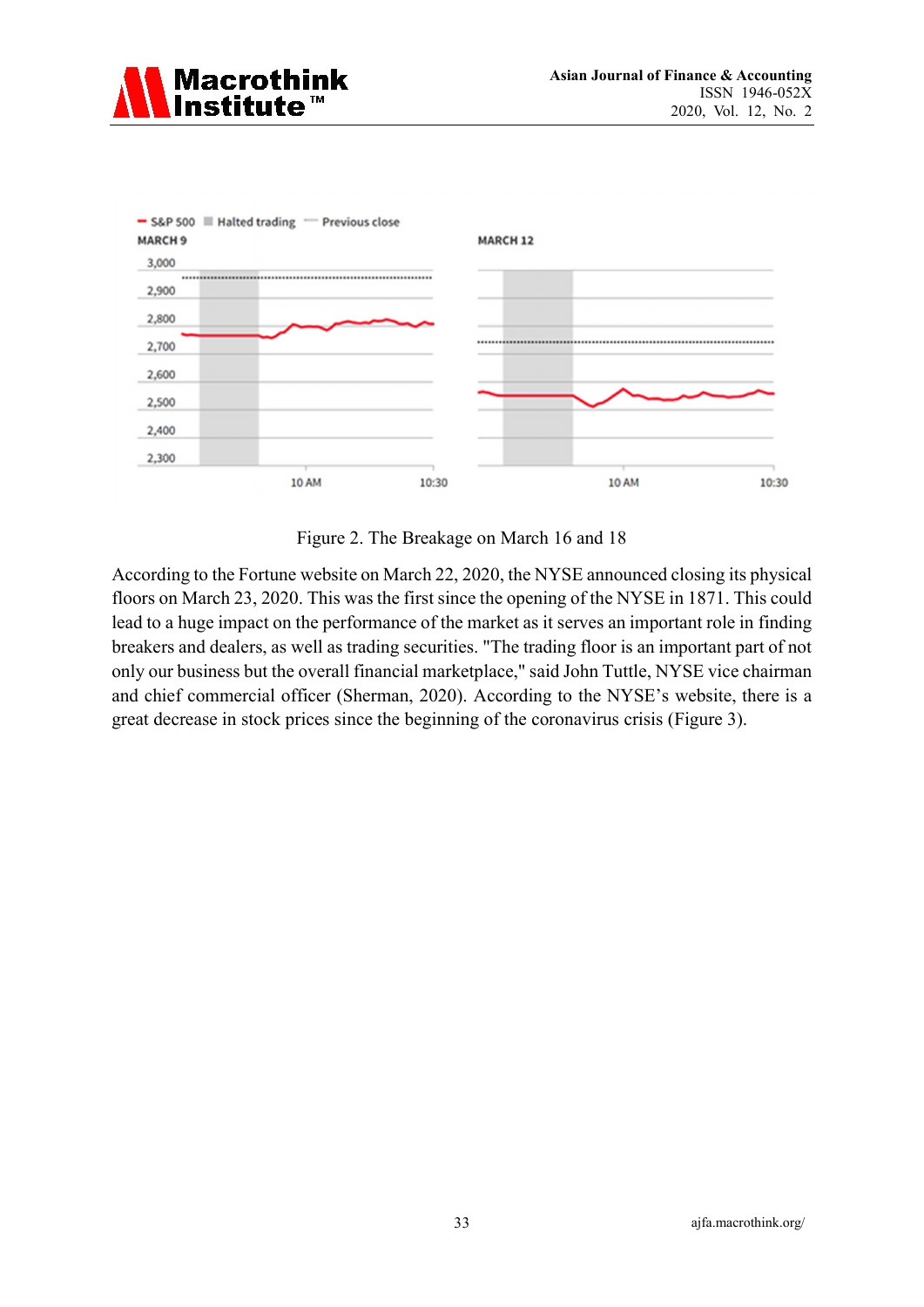



Figure 3. Decrease in stock prices on March 24, 2020

The sentiment approach states that stock prices change depending on investor's sentiment, as such, they must be sure of the positive returns of their investment before they could decide. Relatively, with COVID-19, many investors have low sentiments regarding investing as the virus has globally spread causing damages in the supply chain. According to the study findings, President Trump's speech on March 12 clarified the impact degree of investor's sentiments regarding investing, which in return affected the prices in the market index. As investors were to some extent, assured of the possible resolution of the current situation, their sentiment became positive leading to the increase in the prices after the speech. In addition, as the NYSE trading floors were closed, consequently, it reduced the consumer sentiments as fear of uncertain returns or situations of the economy spread among investors. Together with uncertainties, consumers and investors faced a significant blow. The New York Stock Exchange has fallen sharply for the first time in 23 years and thereafter stopped trading for 15 min long (Financial Buzz, 2020). As a result, investors were anxious and distrustful about their financial situation, thereafter, crashing their confidence level. In addition, investors encountered a strong hit in accordance with the sharp fall of consumer's sentiments as they started to worry about their investment decisions as well (Kim and Hanna, 2016).

Based on the results of the survey, 82.2% of the respondents are hesitant to buy any stock from NYSE, indicating that the uncertainty of the stock market in the current state is caused by the consumer's sentiments in which investors are in continuous doubts. However, in another question that focused on customers' investment behavior after COVID-19, 79.2% of the participants are unwilling to invest presently. This is due to their uncertainty which occurred in a similar situation in the 2008 financial crisis; as such, investor's uncertainty is expected to take time to resolve, of course, with the help of government incentives to help boost stock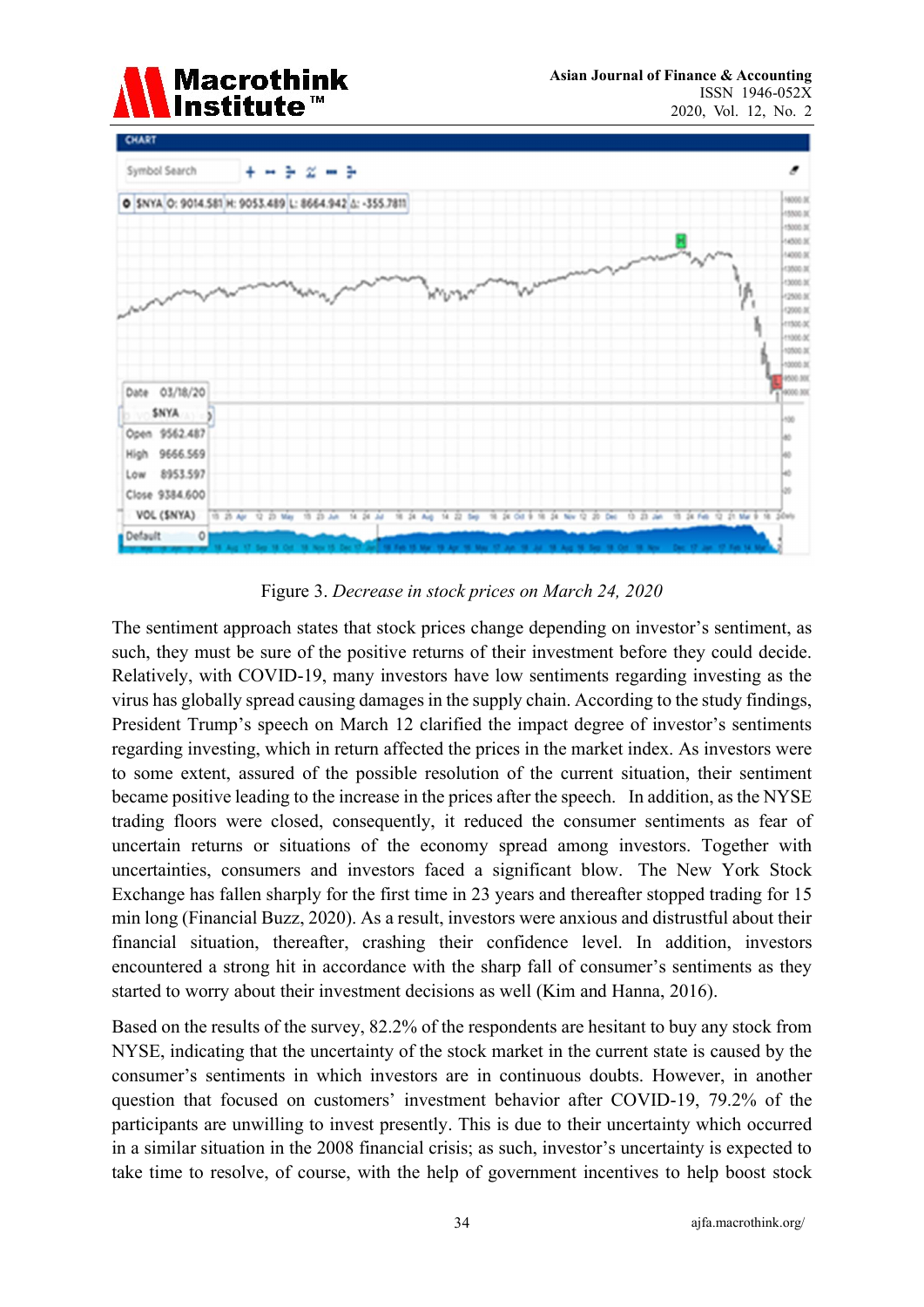

prices, causing higher returns to attract investors. Also, the refusal of participation in any investment even after the resolution of pandemic is due to the decrease in the overall economic levels as many investors have lost their employment contract.

## 5. Findings

Based on the data collection regarding the companies' stock market return and standard deviation from 2019 to 2020, it is clear that COVID-19 has negatively impacted the New York Stock Market. The data collected included major companies in different industries. As per the data, before COVID-19, the average return was increasing when standard deviation (SD) was increasing. In the stock market, standard deviation refers to the risk, and the concept of stock is high risk equals high return. However, after COVID-19, the average returns did not increase proportionally with the SD, whereas it was decreased and reached below 0%, and hence, investors were losing their money. The reduction in the average return has decreased customers' sentiment and attraction to the NYSE, and hence many stopped buying from the stock market.

These impacts have resulted in NYSE shares' prices fall, thus, almost all industries were affected to some extent depending on the services or goods provided by these sectors. Therefore, companies like Walmart, Johnson & Johnson and Dettol were not majorly impacted as their average return did not reach below zero. The reason is that customers are still in need of these health care products, especially with the COVID-19 issue. Thus, despite the whole situation, these companies still generate revenues due to their importance. Hence, to some extent, it matches their risks which reduces investors' uncertainty about these shares. In contrast others like Ford and Walt Disney companies were majorly impacted as people might not need these services presently.

| <b>Stock Company Name</b>       | <b>Average Return</b> | Variance | SD       |  |  |
|---------------------------------|-----------------------|----------|----------|--|--|
| <b>Health Care</b>              |                       |          |          |  |  |
| National Health Investors       | $-0.01\%$             | 8.90E-05 | $0.94\%$ |  |  |
| Johnson & Johnson               | 0.16%                 | 0.00021  | 1.45%    |  |  |
| Reckitt Benckiser (Dettol)      | $0.07\%$              | 0.000139 | 1.18%    |  |  |
| <b>Consumer Services</b>        |                       |          |          |  |  |
| Nike                            | 0.15%                 | 9.38E-05 | $0.97\%$ |  |  |
| The Walt Disney Company         | $0.39\%$              | 0.000241 | 1.55%    |  |  |
| Walmart Inc                     | 0.03%                 | 5.52E-05 | 0.74%    |  |  |
| <b>Technology</b>               |                       |          |          |  |  |
| Twilio Inc                      | $-0.14%$              | 0.000627 | 2.50%    |  |  |
| Shopify Inc                     | 0.42%                 | 0.000876 | 2.96%    |  |  |
| Oracle Corporation              | $-0.01%$              | 0.000105 | $1.02\%$ |  |  |
| <b>Automobile</b>               |                       |          |          |  |  |
| <b>Toyota Motor Corporation</b> | $0.09\%$              | 4.20E-05 | 0.65%    |  |  |
| Ferrari                         | 0.28%                 | 2.62E-04 | $1.62\%$ |  |  |

# Before COVID-19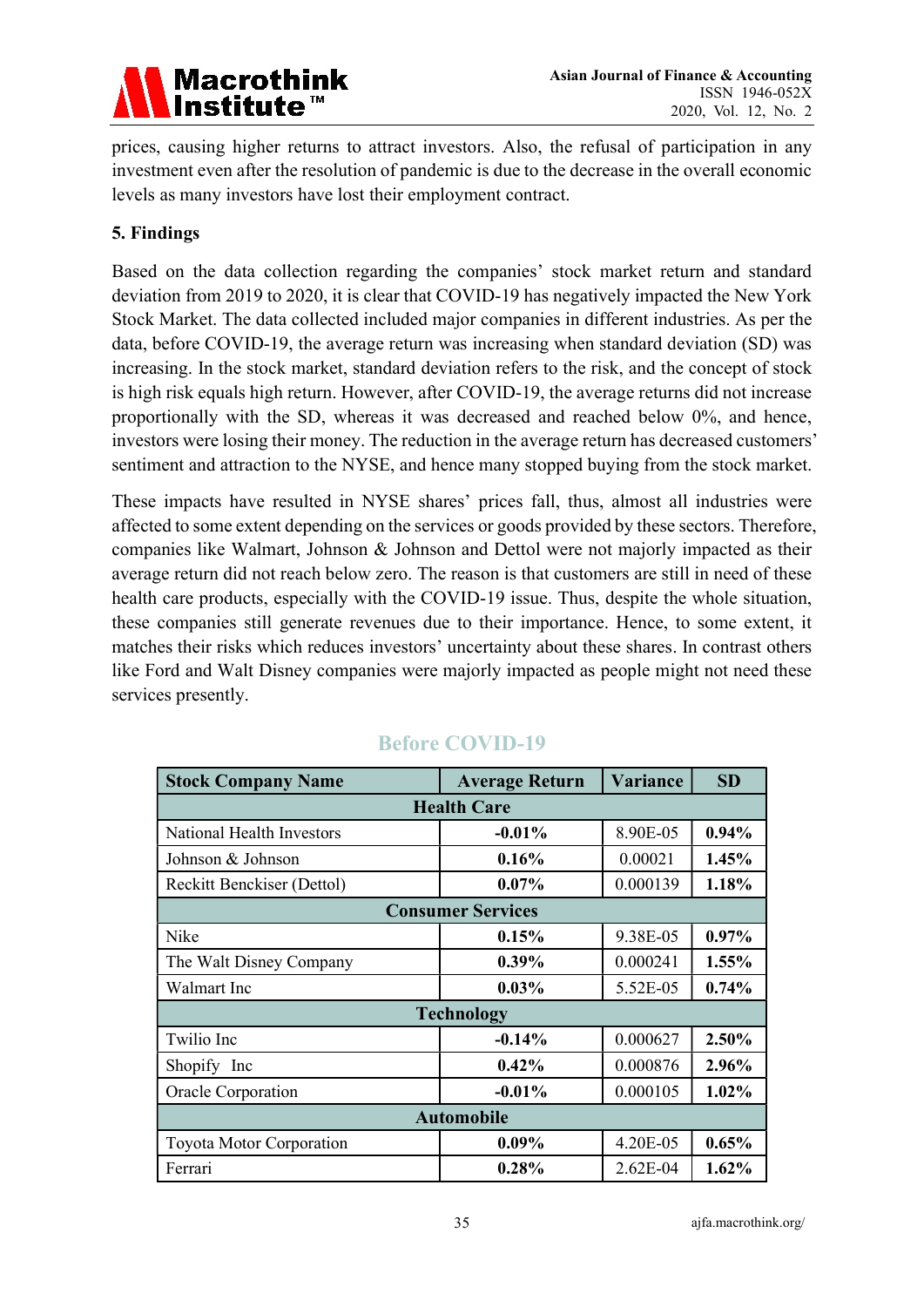

| Ford Motor Company                 | $0.10\%$ | 0.000294 | $1.72\%$ |  |  |
|------------------------------------|----------|----------|----------|--|--|
| <b>Transportation</b>              |          |          |          |  |  |
| Canadian Pacific Railway Limited   | $0.27\%$ | 0.000116 | 1.08%    |  |  |
| China Eastern Airlines Corporation | $0.22\%$ | 0.000454 | $2.13\%$ |  |  |
| United Parcel Service Inc          | $0.11\%$ | 0.000153 | $1.24\%$ |  |  |

# After COVID-19

| <b>Stock Company Name</b>          | <b>Average Return</b> | <b>Variance</b> | <b>SD</b> |  |  |
|------------------------------------|-----------------------|-----------------|-----------|--|--|
| <b>Health Care</b>                 |                       |                 |           |  |  |
| National Health Investors          | $-0.73%$              | 0.004893        | 6.99%     |  |  |
| Johnson & Johnson                  | 0.02%                 | 0.000758        | 2.75%     |  |  |
| Reckitt Benckiser (Dettol)         | $0.00\%$              | 0.000699        | 2.65%     |  |  |
| <b>Consumer Services</b>           |                       |                 |           |  |  |
| Nike                               | $-0.30%$              | 0.001557        | 3.95%     |  |  |
| The Walt Disney Company            | $-0.48%$              | 0.0014          | 3.74%     |  |  |
| Walmart Inc                        | 0.05%                 | 0.000719        | 2.68%     |  |  |
| <b>Technology</b>                  |                       |                 |           |  |  |
| Twilio Inc                         | $-0.25%$              | 0.001675        | 4.09%     |  |  |
| Shopify Inc                        | 0.17%                 | 0.002585        | 5.08%     |  |  |
| Oracle Corporation                 | $-0.03%$              | 0.001949        | 4.41%     |  |  |
| <b>Automobile</b>                  |                       |                 |           |  |  |
| Toyota Motor Corporation           | $-0.28%$              | 0.000685        | 2.62%     |  |  |
| Ferrari                            | 0.05%                 | 0.0005          | 2.30%     |  |  |
| Ford Motor Company                 | $-0.78%$              | 0.00178         | 4.22%     |  |  |
| <b>Transportation</b>              |                       |                 |           |  |  |
| Canadian Pacific Railway Limited   | $-0.23%$              | 0.002069        | 4.55%     |  |  |
| China Eastern Airlines Corporation | $-0.81%$              | 0.001392        | 3.73%     |  |  |
| United Parcel Service Inc          | $-0.27%$              | 0.000869        | 2.95%     |  |  |

Figure 4. A summary of the stock market average return and standard deviation of different companies before and after corona on the New York stock market.

## 6. Recommendation

Investors are increasingly becoming hesitant to purchase stocks because of the fears and uncertainties associated with this pandemic. Unfortunately, stock markets cannot make any improvements until this pandemic is contained. Therefore, to reduce the impact of this pandemic on the stock market and other economic sectors, there is need for all sectors, stakeholders, citizens and organizations to come together and collaborate in containing this pandemic.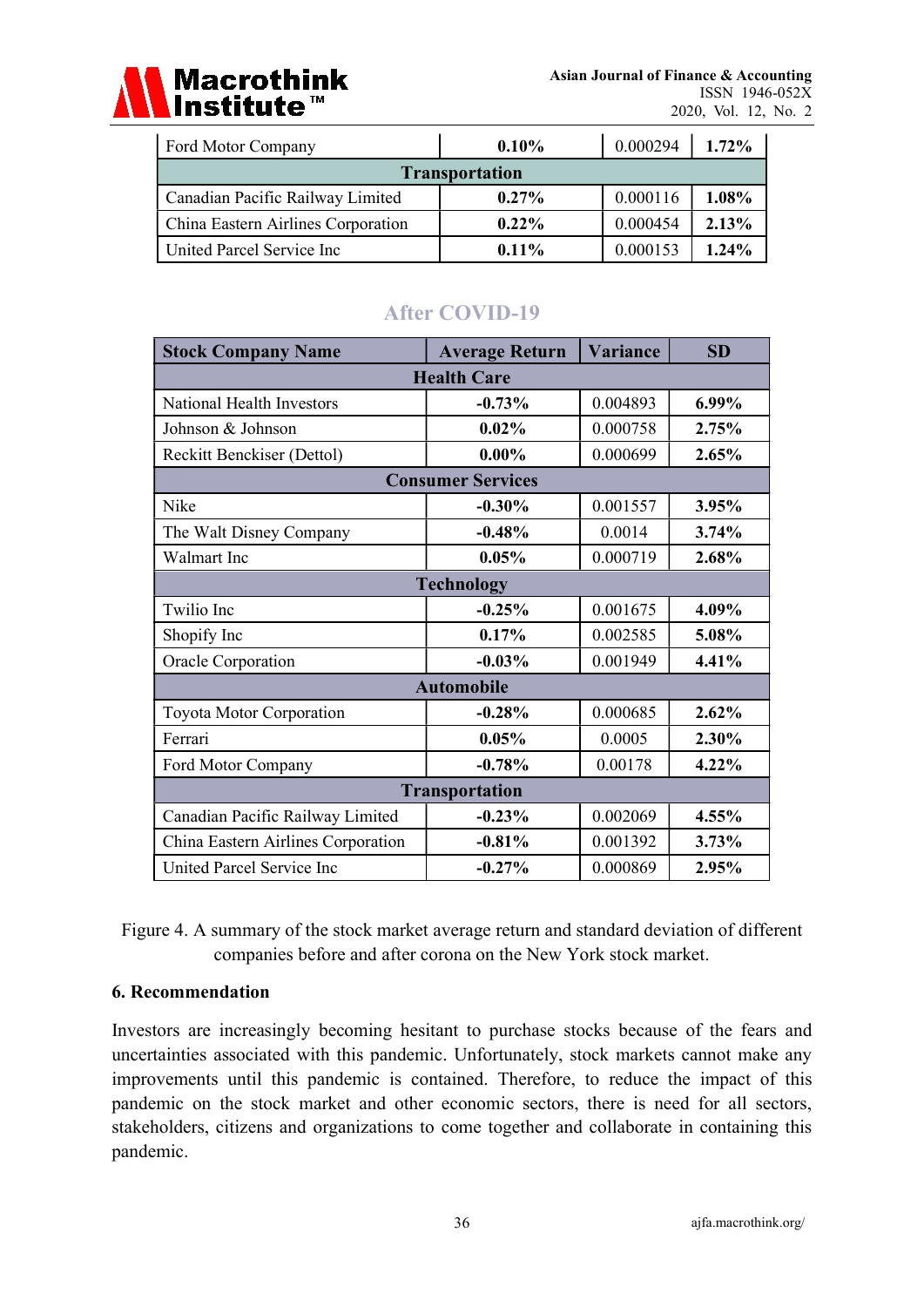

Investors also need to protect their investments by considering the following options. First, investors can always check their asset allocation during this period to ensure that it aligns with their risk tolerance and adequate for the time horizon or age group. Secondly, investors might also consider diversifying their investing strategies by focusing on different areas of markets. For instance, they might consider sectors that are not seriously affected by the pandemic (for example, WALMART, Johnson & Johnson and Dettol). Thirdly, investors can consider rebalancing their portfolios to ensure that the equity allocation aligns with their goals, and their portfolio is balanced. Furthermore, coronavirus has brought unexpected disruptions to investors' financial goals and plans. Therefore, investors need to consider meeting with financial experts who can provide them with valuable advice during this stressful period. This is because such situations can adversely affect their capacity to make right and sound financial decisions.

## 7. Conclusion

To the best of the authors' knowledge, the impact of health factors on the performance of stock exchange markets is rarely studied. However, the coronavirus pandemic has significantly affected almost all stock exchange markets across the globe, including the NYSE. According to the findings of this research, the reporting of a coronavirus outbreak in the US resulted in a significant drop in closing prices by 9.5% in the NYSE, a drop that has never been reported since 1987.

The coronavirus pandemic has also led to a huge decrease in stock prices. It has increased fears and uncertainties among consumers and investors, hence, making more people reluctant to buy any stock from NYSE. This is further worsened by the fact that many investors have lost their job. With the increasing number of COVID-19 cases reported every day, these fears have continued to increase since investors do not know when this pandemic will end. Almost all industries are negatively affected, except a few such as WALMART because of increased online shopping to reduce the infection rates and Johnson & Johnson and Dettol, because the demand for their sanitization products has increased during this pandemic.

## References

Ayittey, F., Ayittey, M., Chiwero, N., Kamasah, J., & Dzuvor, C. (2020). Economic impacts of Wuhan 2019‐nCoV on China and the world. Journal of Medical Virology. https://doi.org/10.1002/jmv.25706

Financial Buzz. (2020). Weekly Wrap up LIVE from the floor of the NYSE. Retrieved from: https://www.financialbuzz.com/march-13-2020-weekly-wrap-up-live-from-the-floor-of-thenyse/

Funakoshi, M., & Hartman, T. (2020). Mad March: how the stock market is being hit by COVID-19. Retrieved from: https://www.weforum.org/agenda/2020/03/stock-marketvolatility-coronavirus/

Kim, K. T., & Hanna, S. D. (2016). The impact of the 2008-2009 stock market crash on the wealth of US households. Journal of Financial Planning, 29(2), 54 - 60.